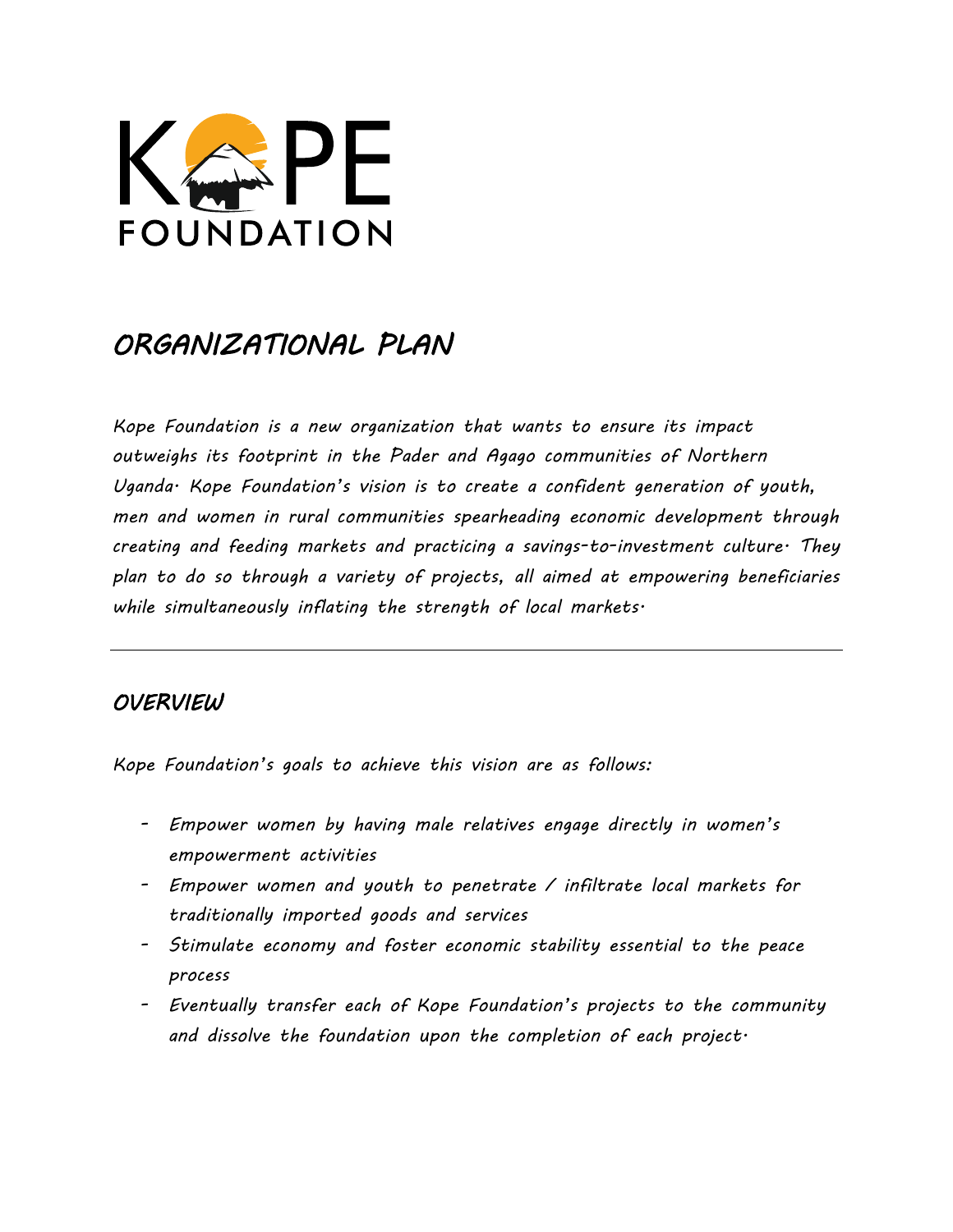*As illustrated by Kope Foundation*'*s goals above, Kope Foundation is a projectbased organization, not service-based, although each of its projects naturally serve Pader and Agago District communities. Kope Foundation*'*s project model is as follows:* 

*STEP 1: Meet with the community and local leaders to build relationships, build trust and understand the context of each of Kope Foundation*'*s intended initiatives* 

*STEP 2: Together with local leaders and community stakeholders, develop projects that aim to serve beneficiaries only once, and develop capacity for those beneficiaries to sustain the project themselves* 

*STEP 3: Take part in long-term monitoring and evaluation of each project to ensure its long-term success* 

*STEP 4: Ensure that each project*'*s infrastructure is self-sustainable before dissolution* 

# *ORGANIZATIONAL CHART*

*Kope Foundation*'*s organizational chart is simple, because employees at Kope Foundation work as a team, no matter who is leading a given project. The organizational chart below illustrates Kope Foundation*'*s structure, which includes a Director and four Deputy Directors.*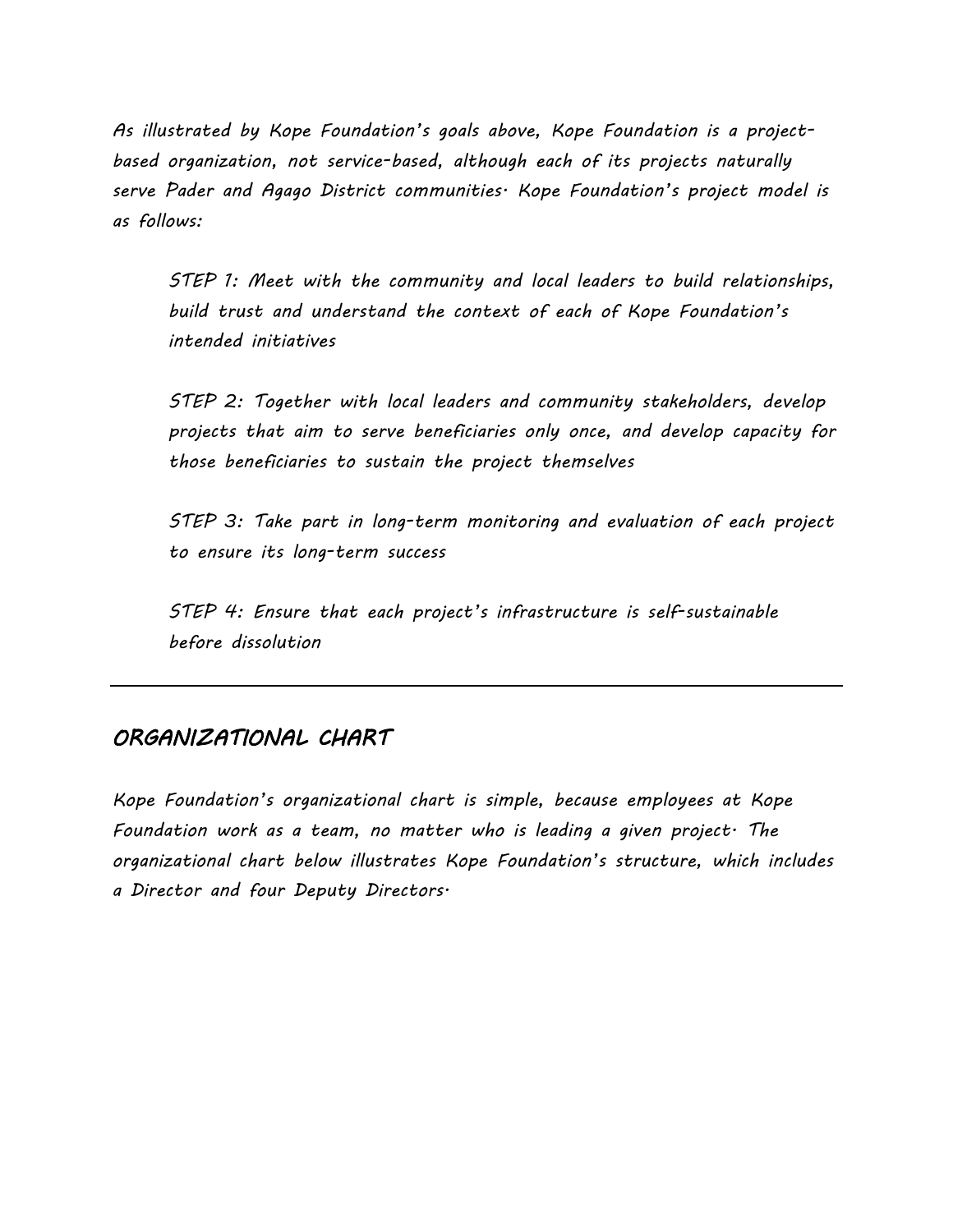

# *PROJECT PLAN*

*Kope Foundation currently plans to initiate three projects in Pader and Agago Districts, with the dual aim of bringing back money to local markets while simultaneously empowering beneficiaries to access them.* 

## *AGRICULTURE*

*Kope Foundation understands that agriculture is at the heart of the economy and culture in Pader and Agago Districts. Accordinglyk, agricultural projects are at the core of Kope Foundation*'*s initiatives. Currently, Kope Foundation is engaged in a pilot project to teach local farmers how to cultivate vegetables. Kope Foundation supports these farmers by providing them initial seeds and materials; teaching them skills through extension training in the field; and conducting in-depth monitoring as farmers grow and sell vegetables, from planting to market. For more information on the Agricultural Pilot Project, see Kope Foundation*'*s* "*Agricultural Pilot Project Plan*"*.* 

## *SANITARY PADS*

*The issue of the lack of access to affordable sanitary pads for girls in school is well known throughout Uganda and other parts of East Africa. When girls, especially those in school, do not have access to sanitary pads or do not have an understanding of menstrual hygiene they may miss out on school or have other*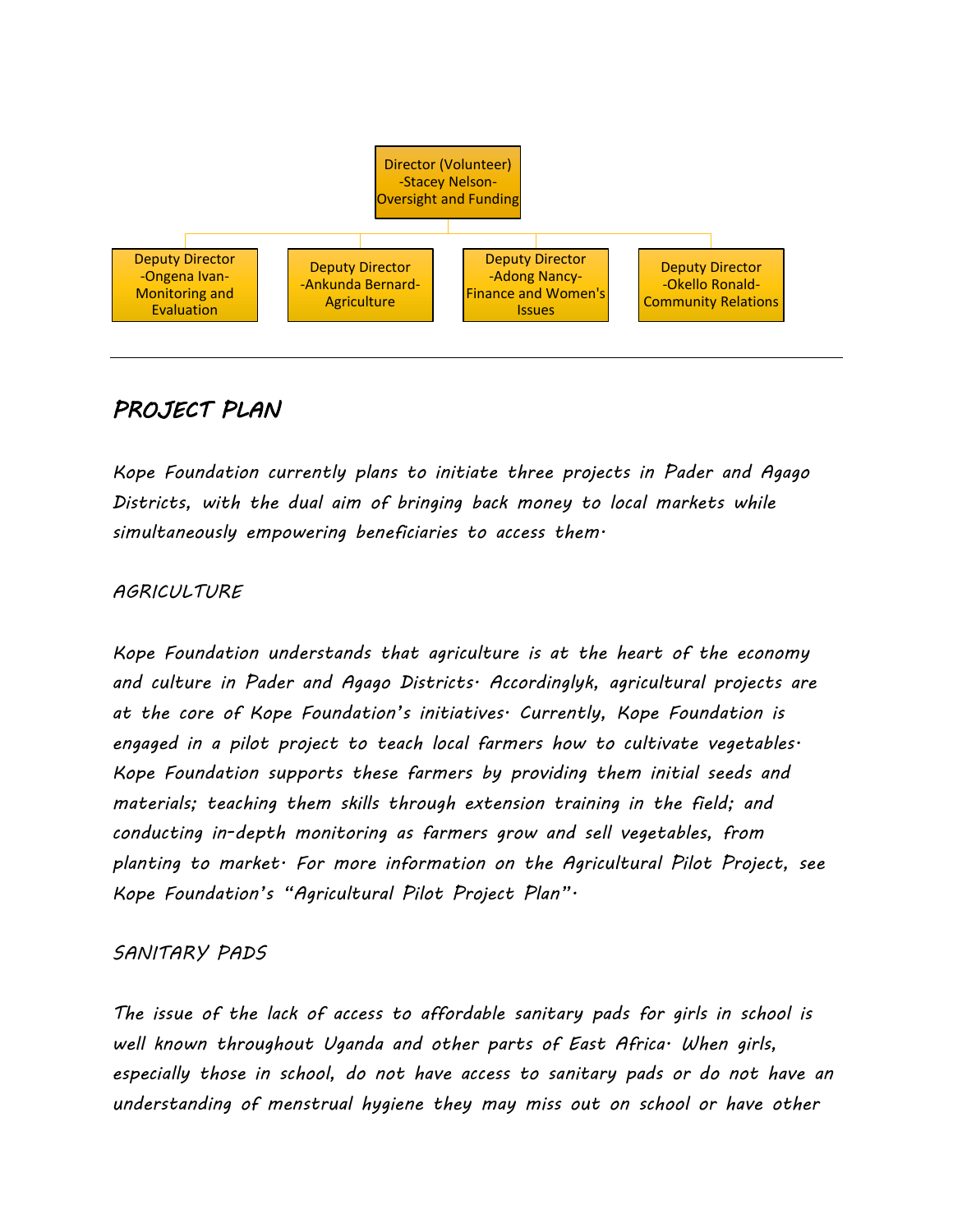*effects on their daily lives. With this in mind, Kope Foundation conducted research at local schools in Pader and Agago Districts to diagnose the issue further and create understanding beyond the topical level. What we found was that attempts to alleviate this issue, whether trainings in how to make sanitary pads or attempts to provide them in school had failed to reach the goal of actual sustainability. Many girls had forgotten how to make pads despite their training, and some local female teachers were even providing pads to girls from their own salary. Another common theme was that girls*' *families had failed to get involved with these issues, leaving a gap in the support that the girls*' *received in managing their menstruation.* 

*With these findings in mind, Kope Foundation is currently seeking funding for a project to coordinate local efforts around the issues of sanitary pads and menstrual hygiene. Kope Foundation will also implement a model whereby girls, their teachers and their families will be part of an income generating project to produce both reusable and one-time use sanitary pads locally, with distribution in local markets at lower costs. Participation from local leaders will be imperative in these efforts, as Kope Foundation in partnership with local schools will analyze and recommend policy changes within Pader and Agago to ensure that girls can manage their menstruation with minimal effect on their daily lives.* 

#### *BAKERY*

*Pader and Agago Districts are each without their own bakery, despite the local skills in baking bread, baking cakes, and constructing a large-scale bakery operation. Moreover, bread is delivered from far away, either Kitgum, Lira or Gulu, and therefore lacks the freshness of locally made bread. Kope Foundation hopes to take over this local market through empowering local women to operate Pader and Agago*'*s first bakery. The bakery will be small in scale but large in impact, and serve the local community by providing bread and cakes at lower costs with higher quality.* 

#### *VIDEOGRAPHY*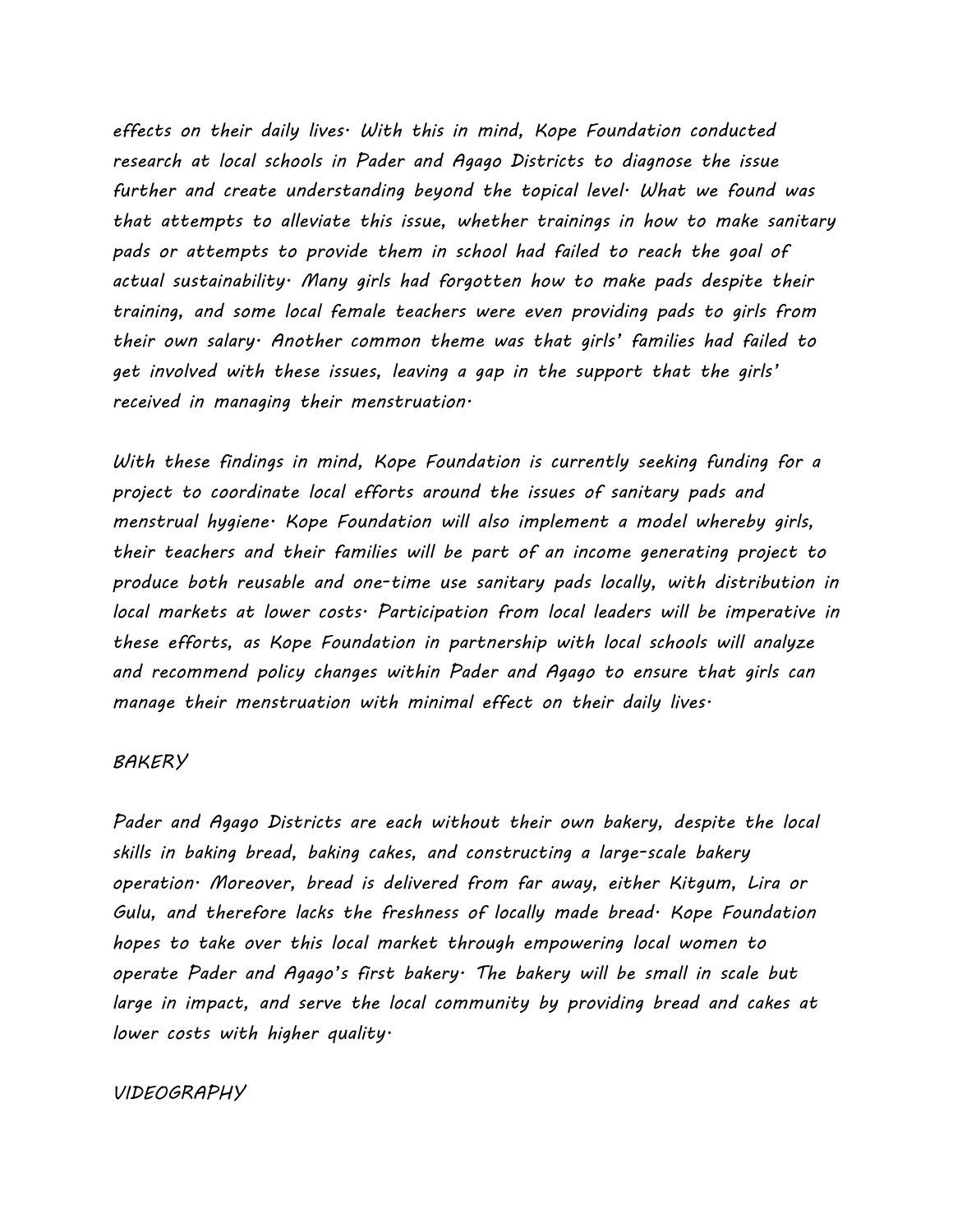*In this day and age, not only is video is one of the primary means of marketing and promotion but it is also widely accepted in Uganda as a medium for of the countries favorite past times*—*music. Currently, Pader and Agago Districts lack some of the tools and resources for videography that are more easily found in Kampala or other large cities. Kope Foundation is currently conducting analysis of these gaps with the aim to boost the availability and access to high quality cameras and training in the various areas surrounding video production. Kope Foundation*'*s goal is to bring skills to the people of Pader and Agago, make them specialists in various aspects of video production, and thus build capacity to avail the rest of the country and the world to the culture of Northern Uganda.* 

#### *PIGGERY PROJECT*

*Piggeries have proven to have large margins of success when correctly implemented, due to pigs high reproduction rate and market demand. While Kope Foundation aims to be a fully self-sustained organization in five years time, the piggery project will accomplish two goals. First, the project will allow Kope Foundation to create profit that will be invested into its various other projects and therefore its beneficiaries, or* "*partners.*" *Second, the project will provide an opportunity for its partners to learn skills and eventually create their own income-generation through piggery. This project is currently under development though donated land has been identified as a future site for the project.* 

# *PARTNERS (TARGET BENEFICIARIES)*

*Kope Foundation must differentiate between its partners (or target beneficiaries), which are those that it works with directly, and its secondary beneficiaries, which are the communities at-large in each area impacted by Kope Foundation activities. Kope Foundation recognizes that youth unemployment is a national crisis in Uganda, thus Kope Foundation focuses on supporting youth in livelihood endeavors. Meanwhile, women are traditionally under-represented,*